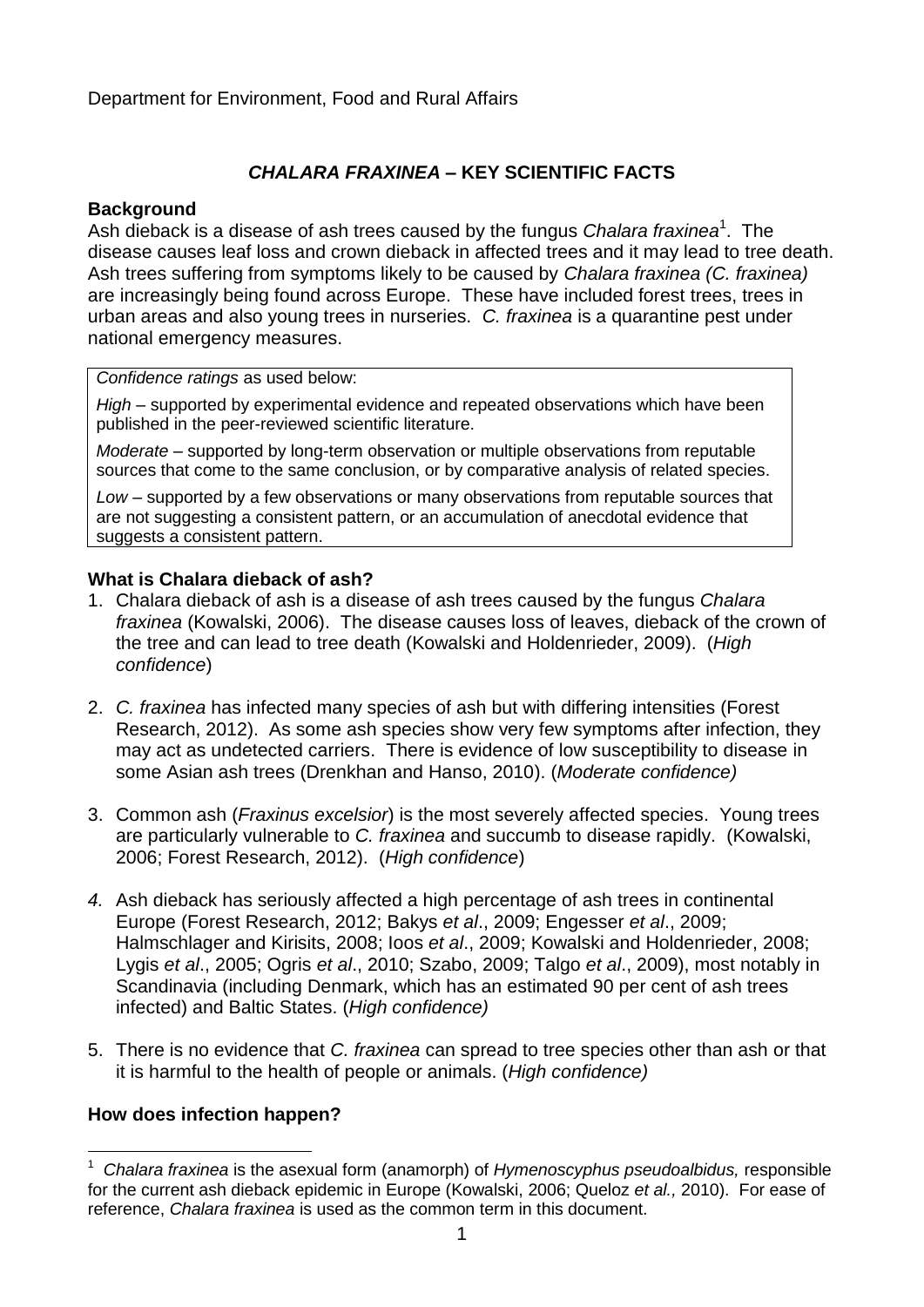- 6. Infection is via spores from fruit bodies on leaf litter. Spore production (in fruit bodies) occurs on infected fallen leaves and shoot material in the growing season after infection; trees are likely to need a high dose of spores to become infected (Timmermann *et al*., 2011). (*High confidence)*
- *7. C. fraxinea* infection starts primarily on leaves and is progressive over time with dieback and stem lesions usually manifesting in the next growing season. Leaf symptoms can be detected within two months of infection (experience from Denmark). (*Moderate confidence)*
- 8. *C. fraxinea* causes infection from June October, mainly in July August (Timmermann *et al*., 2011; Kirisits and Cech, 2009; Kowalski and Holdenreider, 2009). Moist conditions favour production of the fruiting bodies. (H*igh confidence)*

# **How is infection likely to spread?**

- 9. Spores are produced on *Chalara* fruit bodies formed on fallen leaves and shoots the year following infection. Natural spread is by wind-blown spores (ascospores) from these fruiting bodies (Kowalski, 2006; Kirisits *et al.*2009; Kowalski and Holdenrieder, 2009; Queloz *et al.,* 2010). (*High confidence)*
- 10.Wind-blown spores may be dispersed up to 20-30 kilometres (Solheim, *et al*., 2011). Longer distance spread occurs via infected plants or potentially via wood products (Husson et al, 2012; EPPO, 2010; Prokrym and Neeley, 2009). (*High confidence* on wind dispersal; *Moderate confidence* on untreated wood products).
- 11.There is low probability of dispersal on clothing and footwear or via animals and birds. *(High confidence)*. Transmission by routes other than wind and planting material are likely to pose a comparatively low risk but the risk cannot be ruled out.
- 12.*C. Fraxinea* is found in seeds (Cleary M., *et al.* 2012) this is reflected in the legislation which restricts the movement of plants and seeds.
- 13.There is lower risk of *C. fraxinea* spreading over the winter since there is now a ban on ash imports into the UK, restrictions on plant movements through Statutory Plant Health Notices and as spore production is not expected to resume until June 2013. (*High confidence)*
- 14.Scientific advice from Norway suggests a disease progression rate of up to 30 km per year once *C. fraxinea* is established (Solheim, 2009; Solheim, *et al*., 2011). (*High confidence)*

#### **What are the consequences of infection for ash tree health?**

- 15.Trees cannot recover from infection but larger trees can survive infection for a considerable length of time and some may not die (current experience from Denmark). (*High confidence)*
- 16.The impact of *C. fraxinea* infection depends on tree age, location, weather conditions and co-presence of honey fungus (*Armillaria*) or other secondary pathogenic / opportunistic organisms. Trees in forests are more susceptible because of the greater prevalence of honey fungus. Timber trees are generally felled before they are killed by honey fungus.
	- Trees under 10 years of age are likely to die from *C. fraxinea* in 2-10 years.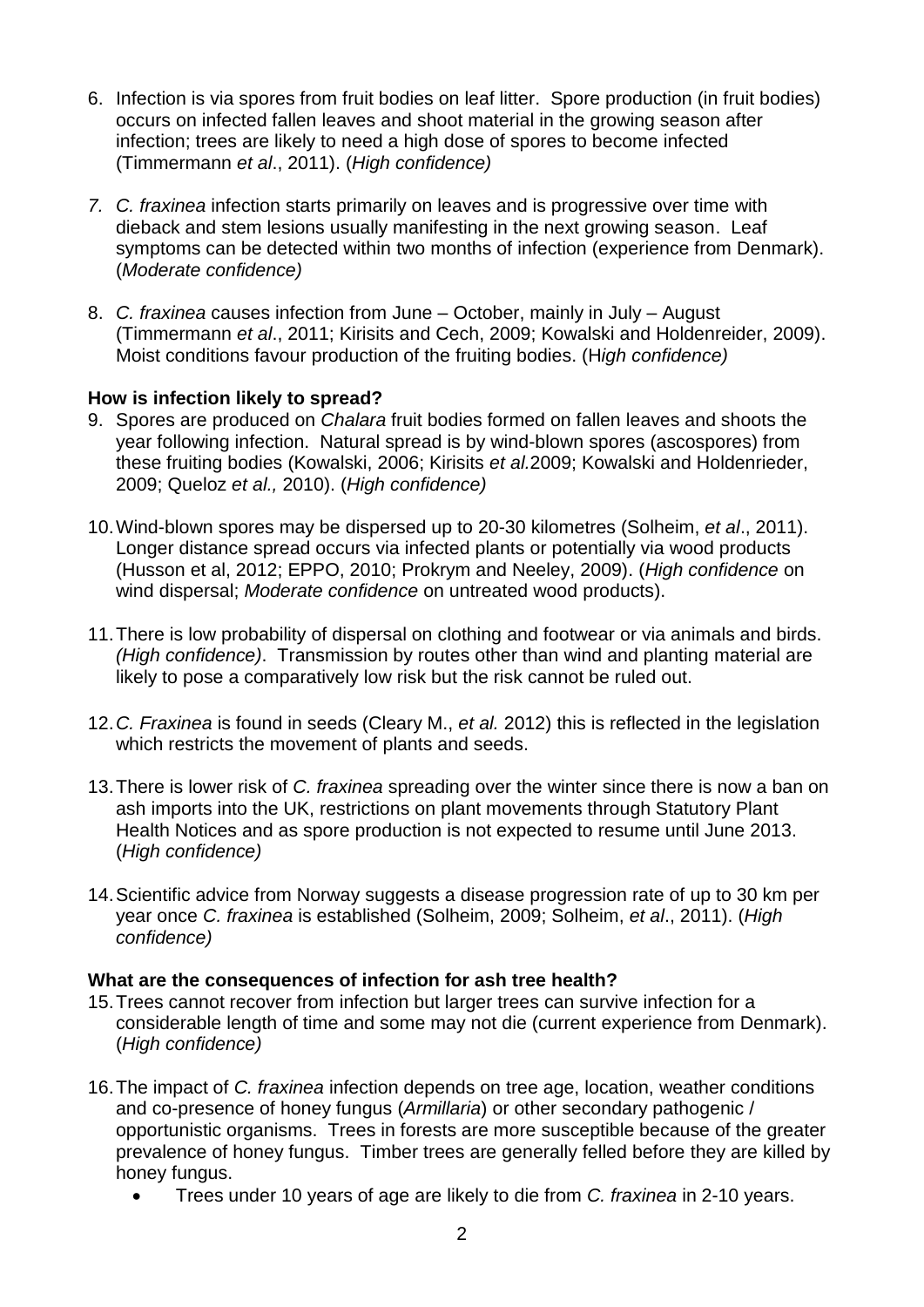- Trees under 40 years old will die in 3-5 years if also infected with honey fungus, and likely more rapidly if the tree is already debilitated.
- For mature trees over 40 years, there is no direct evidence of tree deaths just from *C. fraxinea* to date but there is little comprehensive survey data from Europe on which to base firm conclusions. *(Moderate confidence)*

**Further evidence** would be helpful to strengthen the development of management options to minimise the environmental, economic and social impacts of *Chalara fraxinea,* including:

- Improving detection of *Chalara.*
- Improving knowledge of the aetiology, pathology and epidemiology of *Chalara.*
- Understanding the nature and scale of the environmental, economic and social impacts of *Chalara.*
- Assessing how to mitigate the risks of *Chalara*.
- Assessing how to adapt to the presence of *Chalara*.

# **References**:

Bakys R, Vasaitis R, Barklund P, Ihrmark K and Stenlid J (2009). Investigations concerning the role of *Chalara fraxinea* in declining *Fraxinus excelsior*. Plant Pathology 58, 284-292.

Cleary M, Arhipova N, Gaitnieks, T Stenlid J and Vasaitis, R (2012) Natural infection of Fraxinus excelsior seeds by Chalara fraxinea Forest Pathology: 1-8

Engesser R, Queloz V, Meier F, Kowalski T and Holdenrieder O (2009). Das Triebsterben der Esche in der Schweiz. Wald u. Holz 6, 24–27.

EPPO (2010). Workshop on *Chalara fraxinea*, Oslo, Norway, 30 June to 2 July 2010. [http://archives.eppo.int/MEETINGS/2010\\_conferences/chalara\\_oslo.htm.](http://archives.eppo.int/MEETINGS/2010_conferences/chalara_oslo.htm)

Forest Research (2012). Rapid assessment of the need for a detailed Pest Risk Analysis for *Chalara fraxinea.*

[http://www.fera.defra.gov.uk/plants/plantHealth/pestsDiseases/documents/chalaraFraxinea](http://www.fera.defra.gov.uk/plants/plantHealth/pestsDiseases/documents/chalaraFraxinea.pdf) [.pdf.](http://www.fera.defra.gov.uk/plants/plantHealth/pestsDiseases/documents/chalaraFraxinea.pdf)

Halmschlager E and Kirisits T (2008). First report of the ash dieback pathogen *Chalara fraxinea* on *Fraxinus excelsior* in Austria. New Disease Reports 17. [http://www.bspp.org.uk/publications/new-disease-reports/july2008/2008-25.asp.](http://www.bspp.org.uk/publications/new-disease-reports/july2008/2008-25.asp)

Husson C, Caël O, Grandjean J-P, Nageleisen L-M and Marçais B (2012). Occurrence of Hymenoscyphus pseudoalbidus on infected ash logs. Plant Pathology 61: 889-895.

Ioos R, Kowalski T, Husson C and Holdenrieder O (2009). Rapid *in planta* detection of *Chalara fraxinea* by a real-time PCR assay using a dual-labeled probe. European Journal of Plant Patholology 125, 329-335.

Kirisits T and Cech TL (2009). Zurücksterben der Esche in Österreich: Ursachen, Verlauf, Auswirkungen und mögliche Forstschutz- und Erhaltungsmaßnahmen.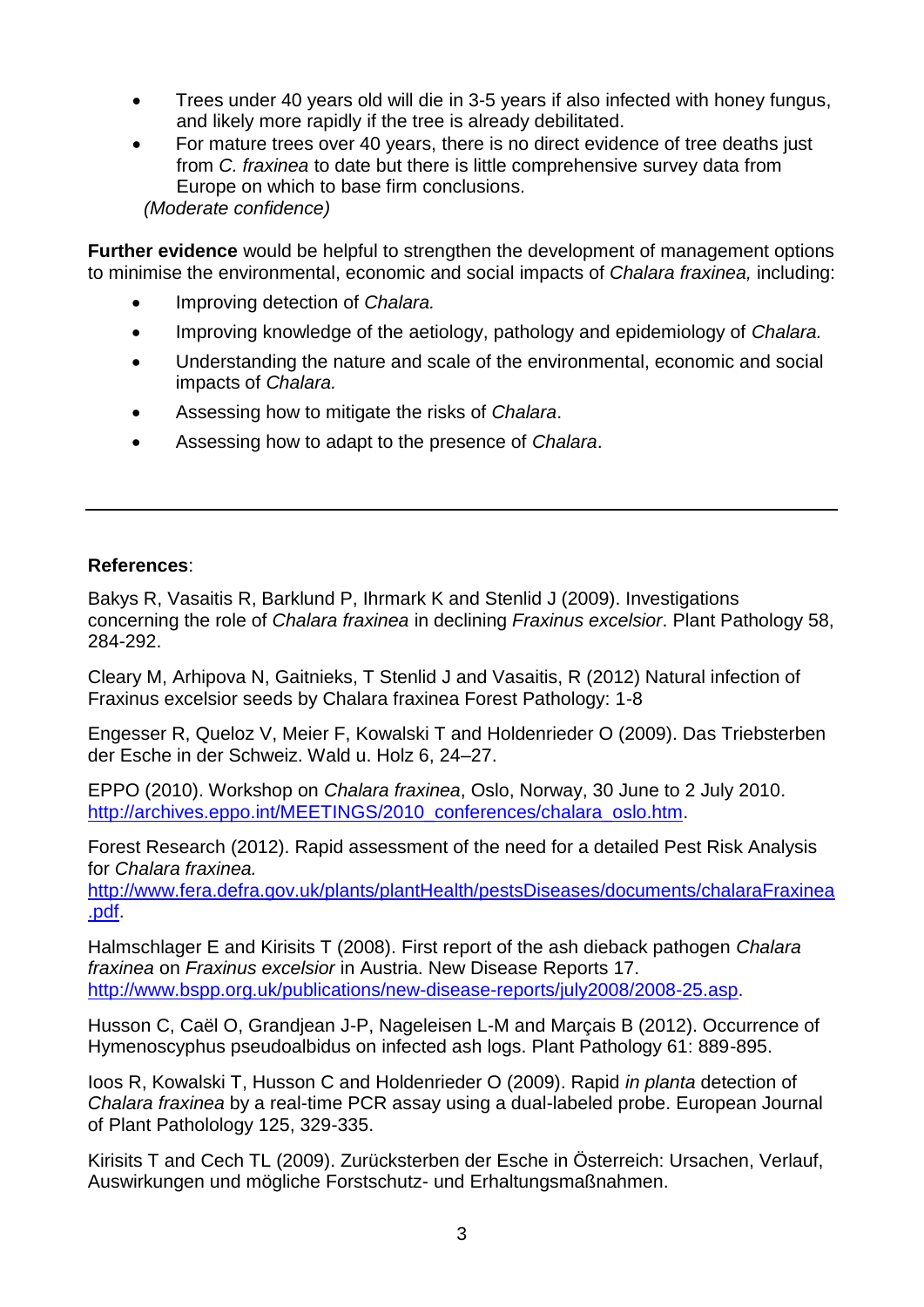Kirisits T, Matlakova M, Mottinger-Kroupa S, Cech TL and Halmschlager E. (2009). The current situation of ash dieback caused by Chalara fraxinea in Austria. In: Proceedings of the Conference of IUFRO Working Party 7.02.02, Eg˘ irdir, Turkey, 11–16 May 2009. (Ed. by Dogmus-Lehtija T.) SDU Faculty of Forestry Journal, ISSN: 1302-7085, Serial: A, Special Issue: pp. 97–119.

Kowalski T (2006). *Chalara fraxinea* sp. nov. associated with dieback of ash (*Fraxinus excelsior*) in Poland. *Forest Pathology* 36, 264-270.

Kowalski T and Holdenrieder O (2008). A new fungal disease of ash in Europe. Schweiz. Z. Forstwes 159, 45–50.

Kowalski T and Holdenrieder O (2009). Pathogenicity of *Chalara fraxinea*. Forest Pathology 39, 1-7.

Lygis V, Vasiliauskas R, Larson K-H and Stenlid J (2005). Wood-inhabiting fungi in stems of *Fraxinus excelsior* in declining ash stands of northern Lithuania, with particular reference to *Armillaria cepistipes*. Scandinavian Journal of Forest Research 20, 337-346.

Ogris N, Hauptman T, Floreancig V, Marsich F and Montecchio L **(**2010). First report of *Chalara fraxinea* on common ash in Italy. Plant Disease 94(1): 133. DOI: 10.1094/PDIS-94-1-0133A.

Queloz V, Grünig CR, Berndt R, Kowalski T, Sieber TN and Holdenrieder O (2010). Cryptic speciation in *Hymenoscyphus albidus*. Forest Pathology. doi: 10.1111/j.1439- 0329.2010.00645.x. [http://onlinelibrary.wiley.com/doi/10.1111/j.1439-](http://onlinelibrary.wiley.com/doi/10.1111/j.1439-0329.2010.00645.x/pdf) [0329.2010.00645.x/pdf](http://onlinelibrary.wiley.com/doi/10.1111/j.1439-0329.2010.00645.x/pdf)

Prokrym DR and Neeley AD (2009). NPAG Report. *Chalara fraxinea* (T. Kowalski): Ash dieback. Ascomycetes / Incertae sedis. ET Approval Date: 03/13/2009. New Pest Advisory Group (NPAG) Plant Epidemiology and Risk Analysis Laboratory Center for Plant Health Science & Technology.

Szabo I (2009). First report of *Chalara fraxinea* affecting common ash in Hungary. Plant Pathology 58, 797.

Solheim H (2009). Bekymringsfull økning i askeskuddsjuka: Trær ser ut til å dø. Skogeieren 96 (7-8): 24-25.

Solheim H, Timmermann V, Børja I & Hietala AM (2011). Yggdrasils helsetilstand - Askeskuddsjuke er på frammarsj. Skogeieren 96 (1): 34-36.

Talgo V, Sletten A, Brurberg MB, Solheim H, and Stensvand A (2009). *Chalara fraxinea* isolated from diseased ash in Norway. Plant Disease 93(5): 548. DOI: 10.1094/PDIS-93-5- 0548A.

Timmermann V, Børja I, Hietaka AM, Kirisits T and Solheim H (2011). Ash dieback: pathogen spread and diurnal patterns of ascospore dispersal, with special emphasis on Norway. EPPO Bulletin, 41: 14-20. doi: 10.1111/j.1365-2338.2010.02429.x